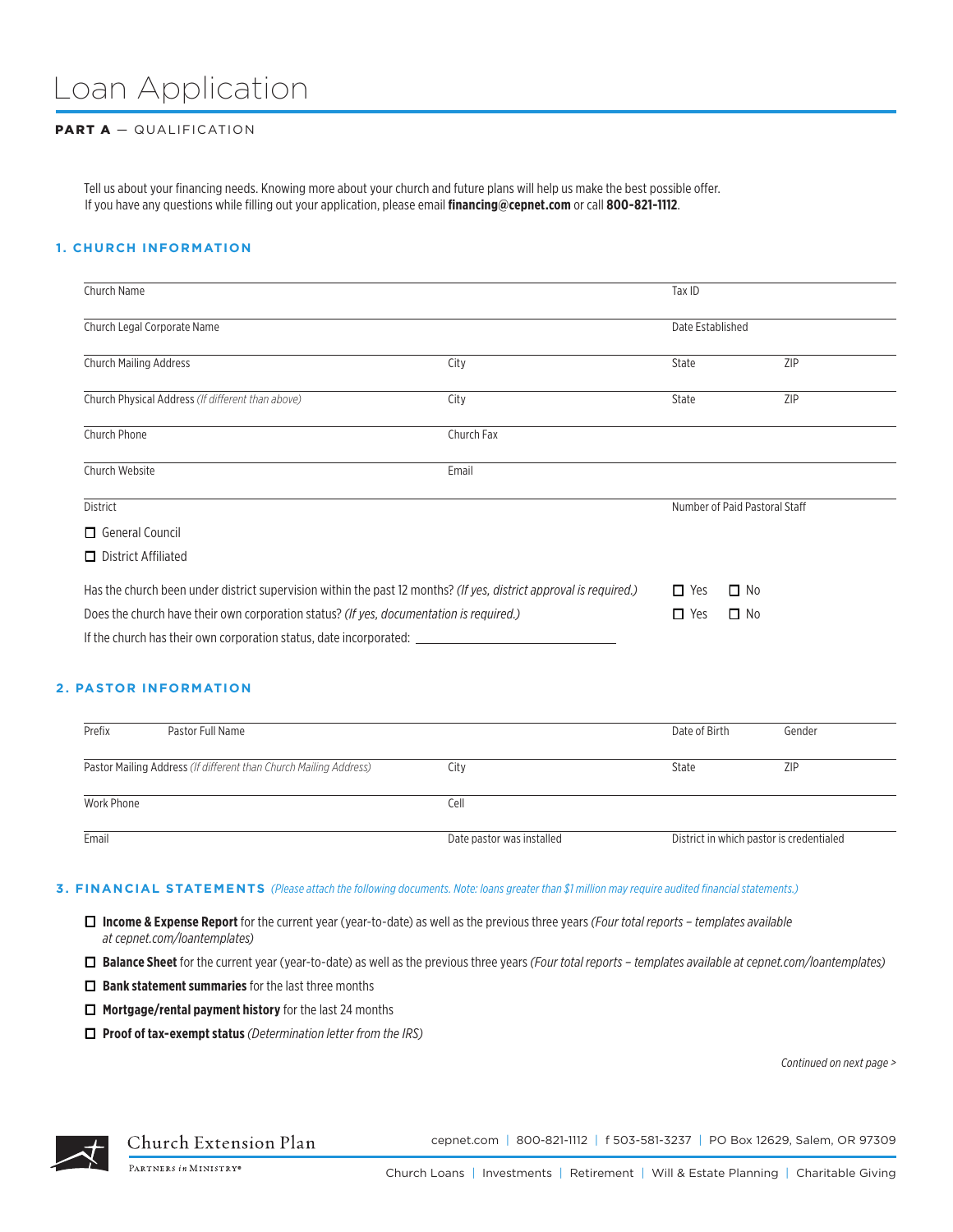## **4. AVERAGE ATTENDANCE**

| <b>Adult Attendance</b>                  | This Year: ' | Last Year: | Year Before Last:    |
|------------------------------------------|--------------|------------|----------------------|
| Number of Households                     | This Year: _ | Last Year: | Year Before Last: __ |
| <b>Number of Giving Units</b> This Year: |              | Last Year: | Year Before Last:    |

# **5. STATEMENT OF PLAN**

Tell us your plans in one paragraph. (Are you selling your existing property, planning to build at a new location, remodeling/adding to your present building? Etc.)

#### **6. COSTS AND PURPOSES**

| <b>Total net requested loan</b>                           | <u> 1989 - Johann Harry Harry Harry Harry Harry Harry Harry Harry Harry Harry Harry Harry Harry Harry Harry Harry</u> |
|-----------------------------------------------------------|-----------------------------------------------------------------------------------------------------------------------|
| <b>Subtract</b> cash on hand to be applied to the project |                                                                                                                       |
| Amount needed for other/miscellaneous                     | $\frac{1}{2}$                                                                                                         |
| Amount needed to purchase property                        |                                                                                                                       |
| Amount needed for remodel/improvements                    | $\frac{1}{2}$                                                                                                         |
| Amount needed for refinancing                             | $\frac{1}{2}$                                                                                                         |
| Amount needed for new construction                        | <u> 1989 - Johann Barn, mars ann an t-Amhain Aonaich an t-Aonaich an t-Aonaich ann an t-Aonaich ann an t-Aonaich</u>  |

**Continued on next page >**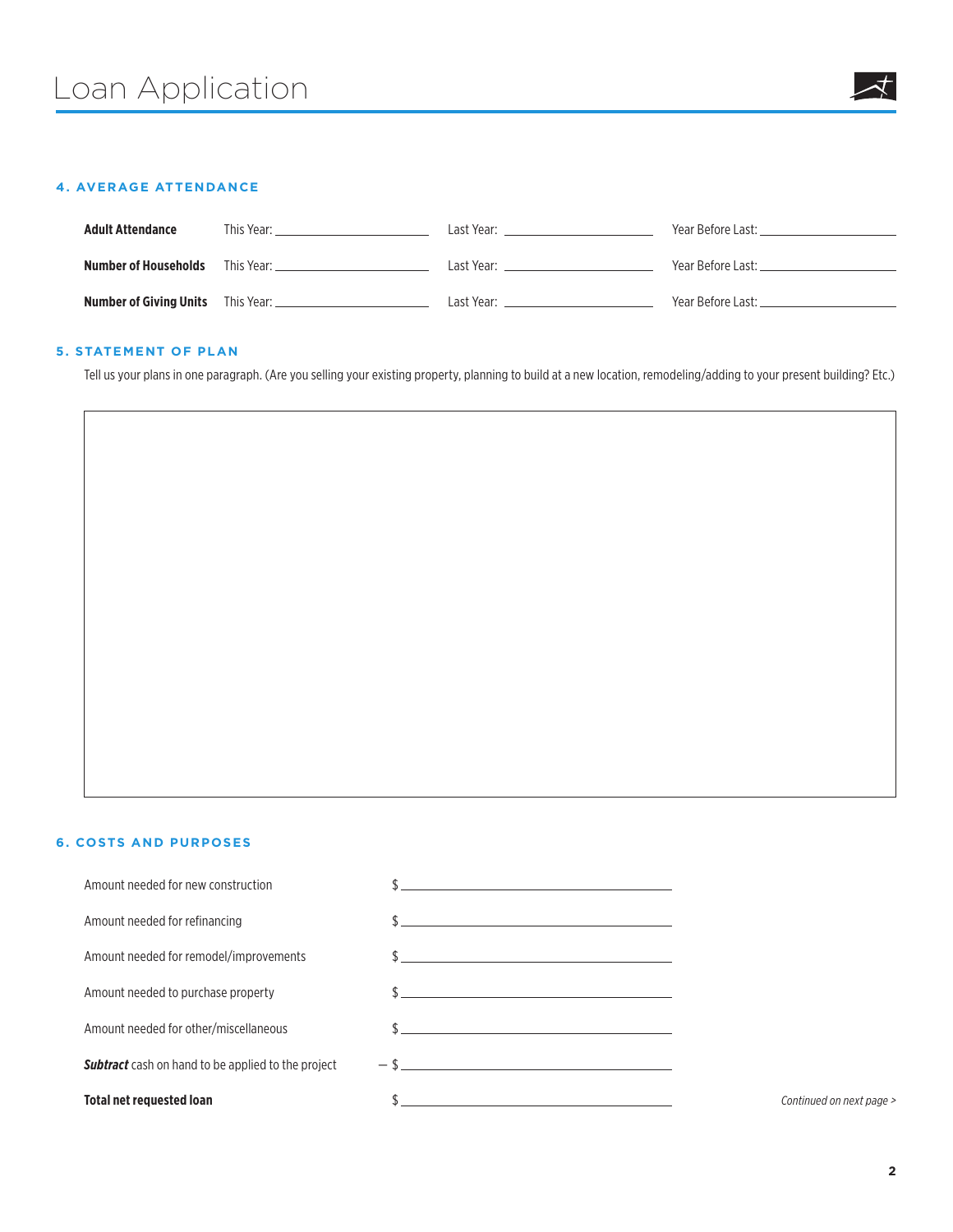# **7. COLLATERAL/CHURCH-OWNED PROPERTY**

| Property Address                                   |                                         | City                                             | State          | ZIP |
|----------------------------------------------------|-----------------------------------------|--------------------------------------------------|----------------|-----|
| Use (Parsonage, sanctuary, etc.)                   | <b>Current Property Value</b>           |                                                  |                |     |
|                                                    | (date) based on (check all that apply): |                                                  |                |     |
| $\Box$ Licensed Appraisal<br>$\Box$ Tax Assessment | $\Box$ Sales Price                      | $\Box$ Realtor's Opinion<br>$\Box$ Insured Value |                |     |
| Is there currently a mortgage on the property?     | $\Box$ Yes                              | $\Box$ No (If "No," skip to Section 8.)          |                |     |
| Original Mortgage Date                             |                                         | <b>Original Amount</b>                           | Term (Time)    |     |
| <b>Current Monthly Payment</b>                     |                                         | <b>Current Unpaid Balance</b>                    |                |     |
| Name of Creditor/Lender                            |                                         | <b>Interest Rate</b>                             | Fixed/Variable |     |
| Is this mortgage current or delinguent?            | $\blacksquare$ Current                  | $\Box$ Delinguent                                |                |     |
| Are there balloon terms on this mortgage?          | $\Box$ Yes                              | $\Box$ No                                        |                |     |
| <b>Balloon Payment Due Date</b>                    |                                         | <b>Balloon Amount</b>                            |                |     |

## **8. ADDITIONAL COLLATERAL PROPERTY** *(If not applicable, skip to Section 9.)*

| Property Address                                   |                                         | City                                             | State          | ZIP |
|----------------------------------------------------|-----------------------------------------|--------------------------------------------------|----------------|-----|
| Use (Parsonage, sanctuary, etc.)                   | <b>Current Property Value</b>           |                                                  |                |     |
| Property value as of _________                     | (date) based on (check all that apply): |                                                  |                |     |
| $\Box$ Licensed Appraisal<br>$\Box$ Tax Assessment | $\Box$ Sales Price                      | $\Box$ Insured Value<br>$\Box$ Realtor's Opinion |                |     |
| Is there currently a mortgage on the property?     | $\Box$ Yes                              | $\Box$ No (If "No," skip to Section 9.)          |                |     |
| Original Mortgage Date                             |                                         | Original Amount                                  | Term (Time)    |     |
| <b>Current Monthly Payment</b>                     |                                         | <b>Current Unpaid Balance</b>                    |                |     |
| Name of Creditor/Lender                            |                                         | <b>Interest Rate</b>                             | Fixed/Variable |     |
| Is this mortgage current or delinquent?            | $\Box$ Current                          | $\Box$ Delinguent                                |                |     |
| Are there balloon terms on this mortgage?          | $\Box$ Yes                              | $\Box$ No                                        |                |     |
| <b>Balloon Payment Due Date</b>                    |                                         | <b>Balloon Amount</b>                            |                |     |

*Continued on next page >*